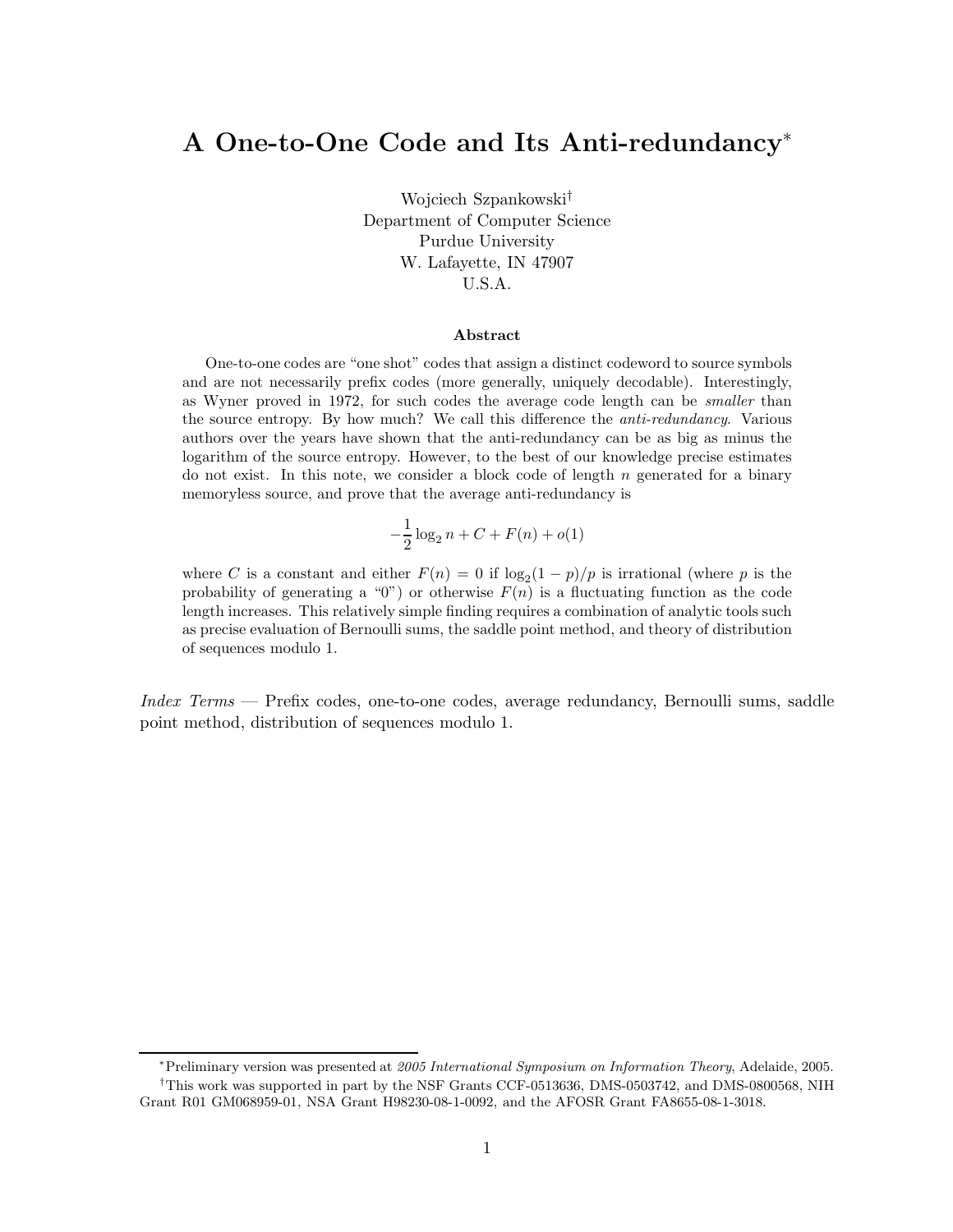#### 1 Introduction

Traditionally, source coding deals with prefix (or more generally, uniquely decodable) codes that are injections from an alphabet  $A$  into the binary strings  $\{0, 1\}^*$ . Already in 1948 Shannon observed that for such codes the average code length cannot be smaller than the entropy of the source. A simple proof of this fact may go as follows: Let  $K = \sum_{x} 2^{-L(x)} \le 1$  (by Kraft's inequality for prefix codes). Then, using standard notations (e.g.,  $L(x)$  stands for the code length of the source symbol x,  $P(x)$  is the probability of x, and  $H(X) = -\sum_{x \in A} P(x) \log_2 P(x)$ is the source entropy), we have

$$
\mathbf{E}[L(X)] - H(X) = \sum_{x \in \mathcal{A}} P(x)L(x) + \sum_{x \in \mathcal{A}} P(x) \log_2 P(x) = \sum_{x \in \mathcal{A}} P(x) \log_2 \frac{P(x_1^n)}{2^{-L(x)}/K} - \log K \ge 0
$$

since the divergence cannot be negative.

The next natural step is to ask by how much the average code length exceeds the entropy. This is called the *average redundancy* which is nonnegative for prefix codes (i.e., codes satisfying Kraft's inequality), as shown above. Over the last twenty years a substantial literature was built to address this problem (e.g., see [7] for some recent developments).

Occasionally, encodings are not necessarily prefix free. In one-to-one codes a distinct codeword is assigned to each source symbol and unique decodability is not required. Such codes are usually one shot codes and there is one designated an"end of message" symbol that is distinct from all other (source) symbols. Wyner  $[17]$  in 1972 proved that the average code length L is actually smaller than the source X entropy  $H(X)$ . A lower bound for the average code length of such codes was first established in [13] and then improved by Alon and Orlitsky [1] who proved that

$$
L \ge H(X) - \log(H(X) + 1) - \log e. \tag{1}
$$

Some recent results on one-to-one codes are reported in [4, 14].

As with prefix codes, one can study the difference between the average code length and the entropy. For one-to-one codes we shall call this difference the *anti-redundancy*. Thus the anti-redundancy is defined as

$$
\bar{R} = L - H(X)
$$

and from [1] we conclude that  $\bar{R} = \Omega(- \log H(X))$ . A question arises whether this lower bound is a universal one for a class of sources. Alon and Orlitsky [1] showed that the lower bound is achievable for the geometric distribution. In this note we consider a block one-to-one code for a binary memoryless source over  $\{0,1\}^n$  and analyze precisely the average anti-redundancy  $\bar{R}_n$  showing that the bound in [1] is not tight for such sources.

Let us briefly discuss our main findings. We consider a source sequence  $X_1^n = X_1 \dots X_n$ generated by a binary memoryless source with  $p$  being the probability of generating a " $0$ ". We assume  $p \leq 1 - p := q$  and order all probabilities  $p^k q^{n-k}$  in a nondecreasing fashion assigning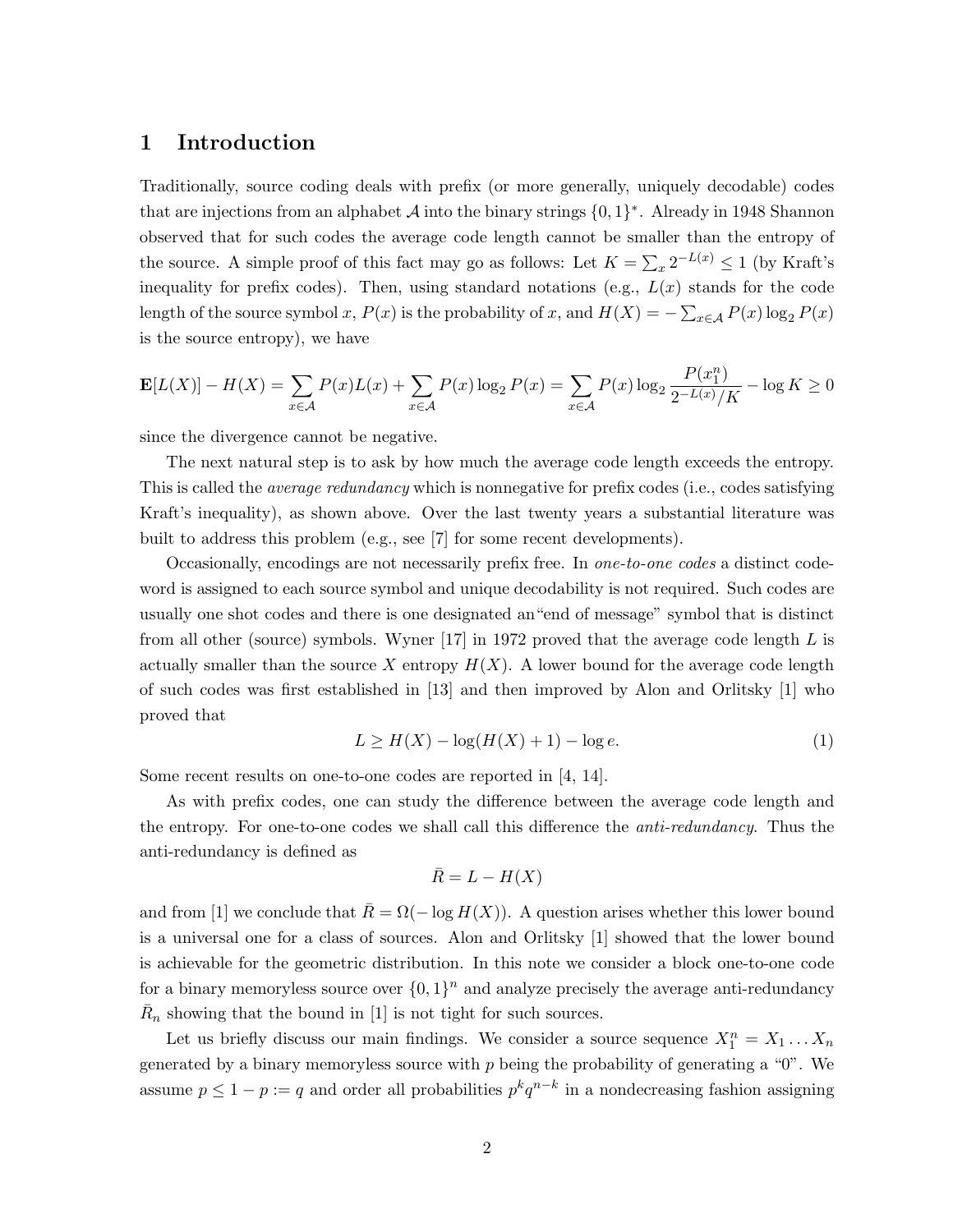a codeword length  $\lfloor \log_2 j \rfloor$  to the *j*th message where  $1 \leq j \leq 2^n$ . Observe that for every  $1 \leq k \leq n$  there are  $\binom{n}{k}$  messages of the same probability that we order randomly. Our goal is to estimate the average code length  $L_n$  defined precisely in (3) below. We shall prove that for  $p < 1/2$ 

$$
L_n = nh(p) - \frac{1}{2}\log_2 n + C + F(n) + o(1)
$$

where  $h(p) = -p \log_2 p - (1 - p) \log_2 (1 - p)$  is the entropy rate, C is an explicitly computable constant, and  $F(n) \equiv 0$  when  $\log_2(1-p)/p$  is irrational and  $F(n)$  is a fluctuating function of n when  $\log_2(1-p)/p$  is rational. Interestingly enough, fluctuations appear only in the third order term of the asymptotic expansion, while for the Huffman and arithmetic codes the fluctuations contribute already to the second term [6, 15].

To obtain our main result we need a battery of analytic techniques. Namely, a formula to deal with sums of floor functions, asymptotics for the Bernoulli sums, the saddle point method, and the theory of distribution of sequences modulo 1. The interested reader is referred to [10, 16] for detailed accounts on these methods. In the next section we present our main results that are proved in Section 3.

### 2 Main Results

We consider a binary memoryless source X over the binary alphabet  $\mathcal{A} = \{0, 1\}$  generating a sequence  $x_1^n = x_1, \ldots, x_n \in \mathcal{A}^n$ . Then  $P(x_1^n) = p^k q^{n-k}$ , where k is the number of 0s in  $x_1^n$ and throughout this paper we shall assume that  $p \leq q$ . We now list all  $2^n$  probabilities in a nonincreasing order

$$
q^n \left(\frac{p}{q}\right)^0 \ge q^n \left(\frac{p}{q}\right)^1 \ge \ldots \ge q^n \left(\frac{p}{q}\right)^n. \tag{2}
$$

Let us assign consecutive natural numbers  $j$   $(1 \leq j \leq 2^n)$  to each probability on the list of  $P(x_1^n)$ . Clearly, there are  $\binom{n}{k}$  equal probabilities  $p^k q^{n-k}$ . Define

$$
A_k = \binom{n}{0} + \binom{n}{1} + \dots + \binom{n}{k}, \quad A_{-1} = 0.
$$

Starting from the position  $A_{k-1}$  + 1 of the list (2), the next  $\binom{n}{k}$  probabilities are the same and equal to  $p^k q^{n-k}$ .

For each  $j = A_{k-1} + i$ ,  $1 \leq i \leq {n \choose k}$ , we now assign the codelength

$$
\lfloor \log_2(j) \rfloor = \lfloor \log_2(A_{k-1} + i) \rfloor
$$

to the jth binary string. Thus the average code length is

$$
L_n = \sum_{k=0}^{n} p^k q^{n-k} \sum_{j=A_{k-1}+1}^{A_k} \lfloor \log_2(j) \rfloor
$$
  

$$
= \sum_{k=0}^{n} p^k q^{n-k} \sum_{i=1}^{n} \lfloor \log_2(A_{k-1}+i) \rfloor.
$$
 (3)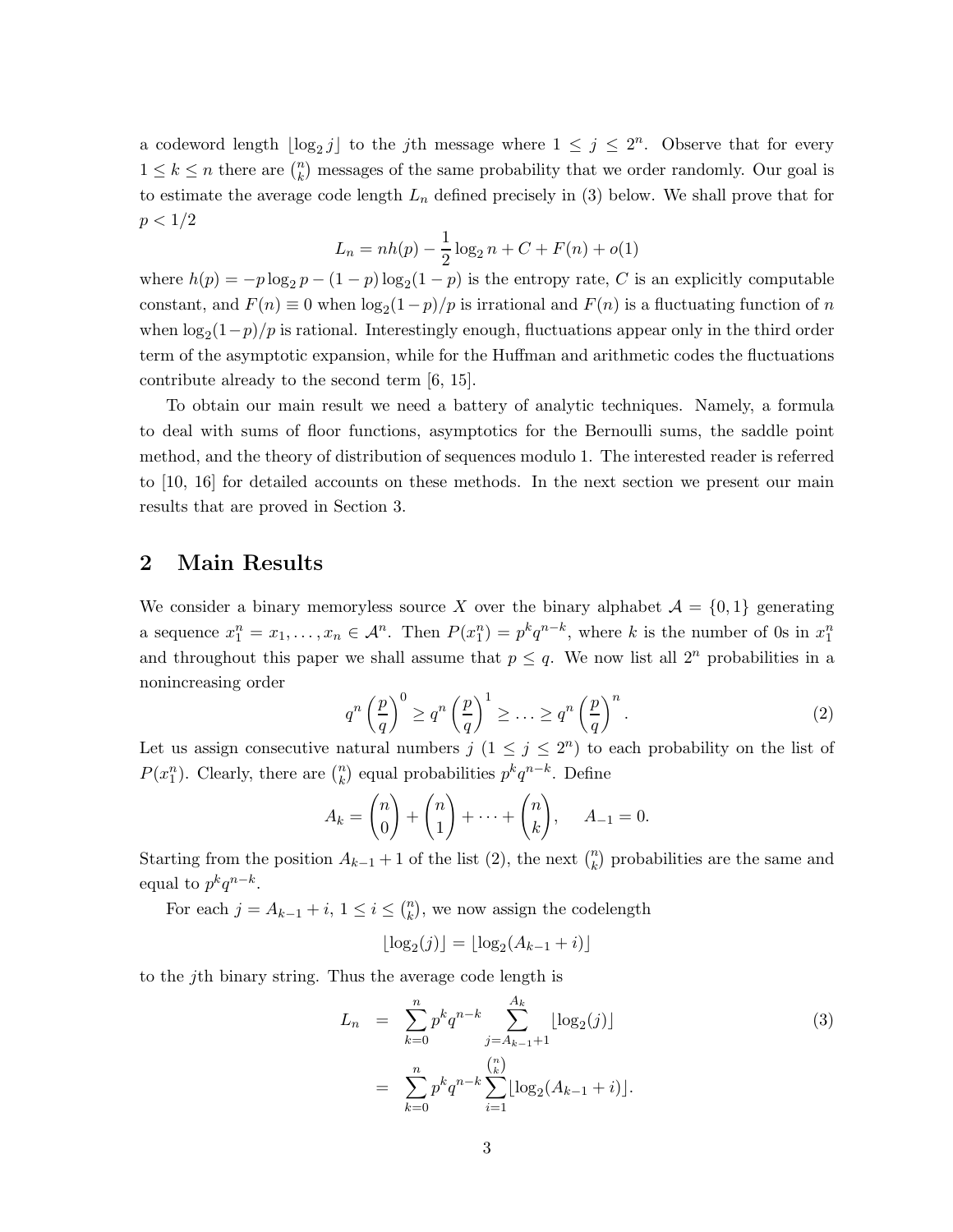Our goal is to estimate  $L_n$  asymptotically for large n.

Let us first simplify the above formula for  $L_n$ . We need to handle the inner sum that contains the floor function. To evaluate this sum we apply the following identity (cf. Knuth [12] Ex. 1.2.4-42)

$$
\sum_{j=1}^{N} a_j = Na_N - \sum_{j=1}^{N-1} j(a_{j+1} - a_j)
$$

for any sequence  $a_i$ . Using this, we easily find an explicit formula for the inner sum of (3), namely

$$
S_{n,k} = \sum_{j=1}^{\binom{n}{k}} \lfloor \log_2(A_{k-1} + j) \rfloor = \binom{n}{k} \lfloor \log_2 A_k \rfloor - (2^{\lfloor \log_2(A_k) \rfloor + 1} - 2^{\lceil \log_2(A_{k-1} + 2) \rceil}) + (A_{k-1} + 1)(1 + \lfloor \log_2(A_k) \rfloor - \lceil \log_2(A_{k-1} + 2) \rceil).
$$

After some algebra, using  $\lfloor x \rfloor = x - \langle x \rangle$  and  $\lceil x \rceil = x + \langle -x \rangle$  where  $\langle x \rangle = x - \lfloor x \rfloor$  is the fractional part of  $x$ , we finally reduce the formula for  $L_n$  to the following

$$
L_n = \sum_{k=0}^n \binom{n}{k} p^k q^{n-k} \lfloor \log_2 A_k \rfloor \tag{4}
$$

$$
- 2\sum_{k=0}^{n} \binom{n}{k} p^k q^{n-k} 2^{-\langle \log_2 A_k \rangle} \tag{5}
$$

+ 
$$
\sum_{k=0}^{n} {n \choose k} p^k q^{n-k} \frac{1 + A_{k-1}}{\binom{n}{k}} \left( 1 + \log_2 \left( \frac{A_k}{A_{k-1} + 2} \right) - \langle -\log_2 (A_{k-1} + 2) \rangle - \langle \log_2 A_k \rangle \right) 6
$$

$$
- \sum_{k=0}^{n} {n \choose k} p^{k} q^{n-k} \frac{A_{k-1}}{\binom{n}{k}} \left( 2^{-\langle \log_2 A_k \rangle + 1} - 2^{\langle -\log_2(A_{k-1}+2) \rangle} \right) \tag{7}
$$

$$
+ 2\sum_{k=0}^{n} p^k q^{n-k} 2^{\langle -\log_2(A_{k-1}+2) \rangle}.
$$
\n(8)

In the next section, we evaluate asymptotically sums  $(4)$ – $(8)$  leading to our main result of this paper.

Theorem 1 Consider a binary memoryless source and the one-to-one block code described above. Then for  $p < \frac{1}{2}$ 

$$
L_n = nh(p) - \frac{1}{2}\log_2 n - \frac{3 + \ln(2)}{2\ln(2)} + \log_2 \frac{1 - p}{1 - 2p} \frac{1}{\sqrt{2\pi p(1 - p)}} + \frac{p}{1 - 2p} \log_2 \left(\frac{2(1 - p)}{p}\right)
$$
  
+  $F(n) + o(1)$  (9)

where  $h(p) = -p \log_2 p - (1-p) \log_2 (1-p)$  is the entropy rate,  $\alpha = \log_2 (1-p)/p$ ,  $\beta =$  $\log_2(1/(1-p)$  and  $F(n) = 0$  if  $\log_2 \frac{1-p}{p}$  $\frac{-p}{p}$  is irrational. If  $\log_2 \frac{1-p}{p} = N/M$  for some integers  $M, N$  such that  $gcd(N, M) = 1$ , then

$$
F(n) = -\frac{1-p}{1-2p}H_M(n\beta)[x] - \frac{p}{1-2p}H_M(n\beta - \alpha)[-x] - \frac{2(1-3p)}{1-2p}H_M(n\beta)[2^{-x}] + \frac{p}{1-2p}H_M(n\beta - \alpha)[2^x]
$$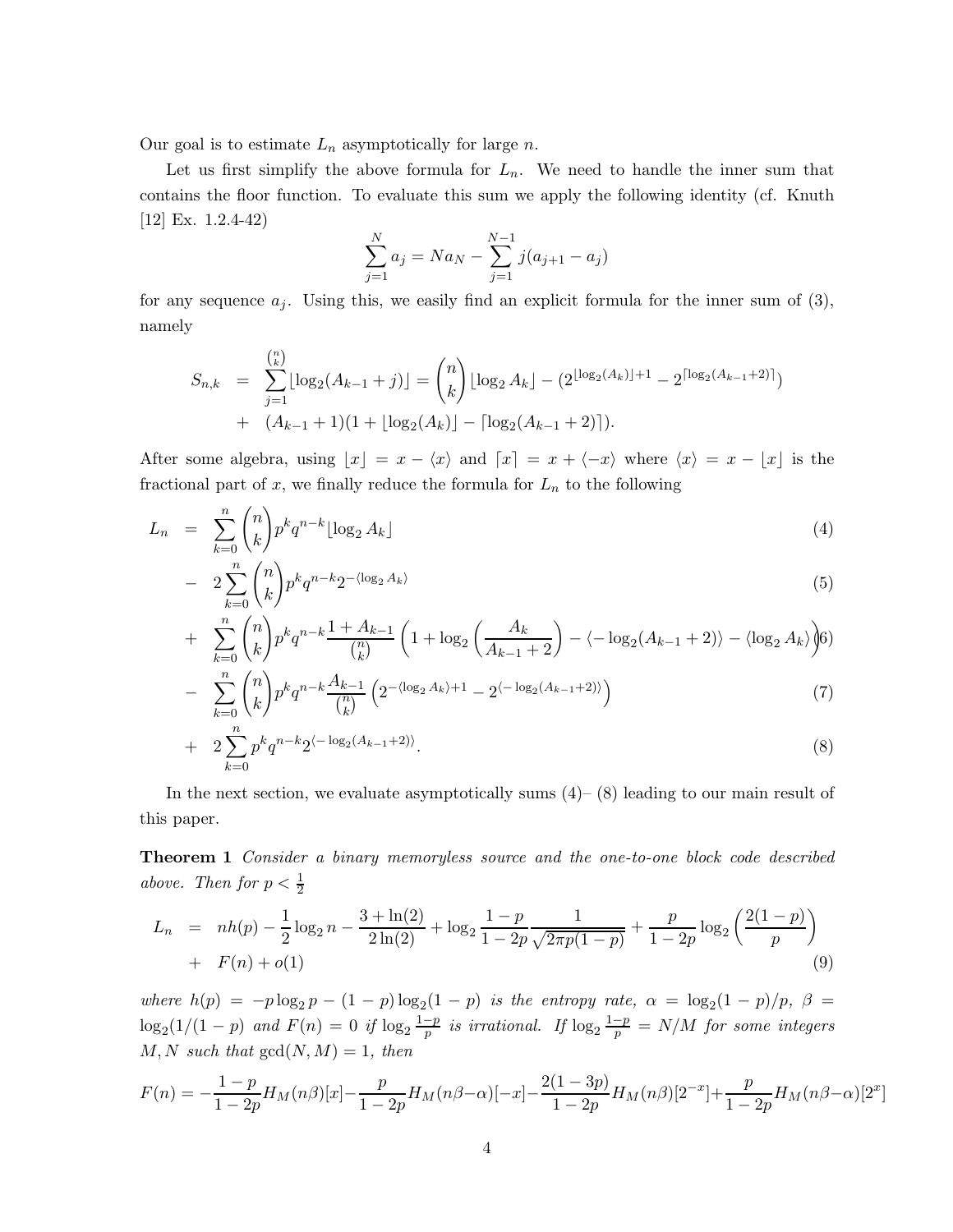where

$$
H_M(y)[f] := \frac{1}{M\sqrt{2\pi}} \int_{-\infty}^{\infty} e^{-x^2/2} \left( \left\langle M\left(y - \log_2\left(\frac{1 - 2p}{1 - p}\sqrt{2\pi p q n}\right) - \frac{x^2}{2\ln 2}\right) \right\rangle - \int_0^1 f(t)dt \right) dx
$$

for some Riemann function f. For  $p=\frac{1}{2}$  $\frac{1}{2}$ , we have

$$
L_n = nh(1/2) - 2 + 2^{-n}(n+2)
$$

for every  $n \geq 1$ .

In view of Theorem 1, we again see that asymptotic behavior of the redundancy or antiredundancy depends on the rationality/irrationality of  $\log_2(1-p)/p$  (cf. [6, 7, 15]). In Figure 1 we plot the "constant part"  $L_n - nh(p) + 0.5 \log_2(n)$  versus n. We observe change of "mode" from a "converging mode" to a "fluctuating mode", when switching from  $\alpha = \log_2(1-p)/p$ irrational (cf. Fig. 1(a)) to rational (cf. Fig. 1(b)). This phenomenon was already observed in [7, 15] for Huffman and Shannon codes.



Figure 1: Plots of  $L_n - nh(p) + 0.5 \log(n)$  (y-axis) versus n (x-axis) for: (a) irrational  $\alpha =$  $\log_2(1-p)/p$  with  $p=1/\pi$ ; (b) rational  $\alpha = \log_2(1-p)/p$  with  $p=1/9$ .

Finally, one may conclude from the lower bound proved in [1] that the leading term of  $\bar{R}_n$  is  $-\log_2 n$  (e.g., the bound is achievable for the geometric distribution). In this paper we prove that for memoryless sources (i.e., the binomial distribution) the average anti-redundancy is asymptotically equal to  $-\frac{1}{2}\log_2 n$  showing that the lower bound of [1] is not tight in this case.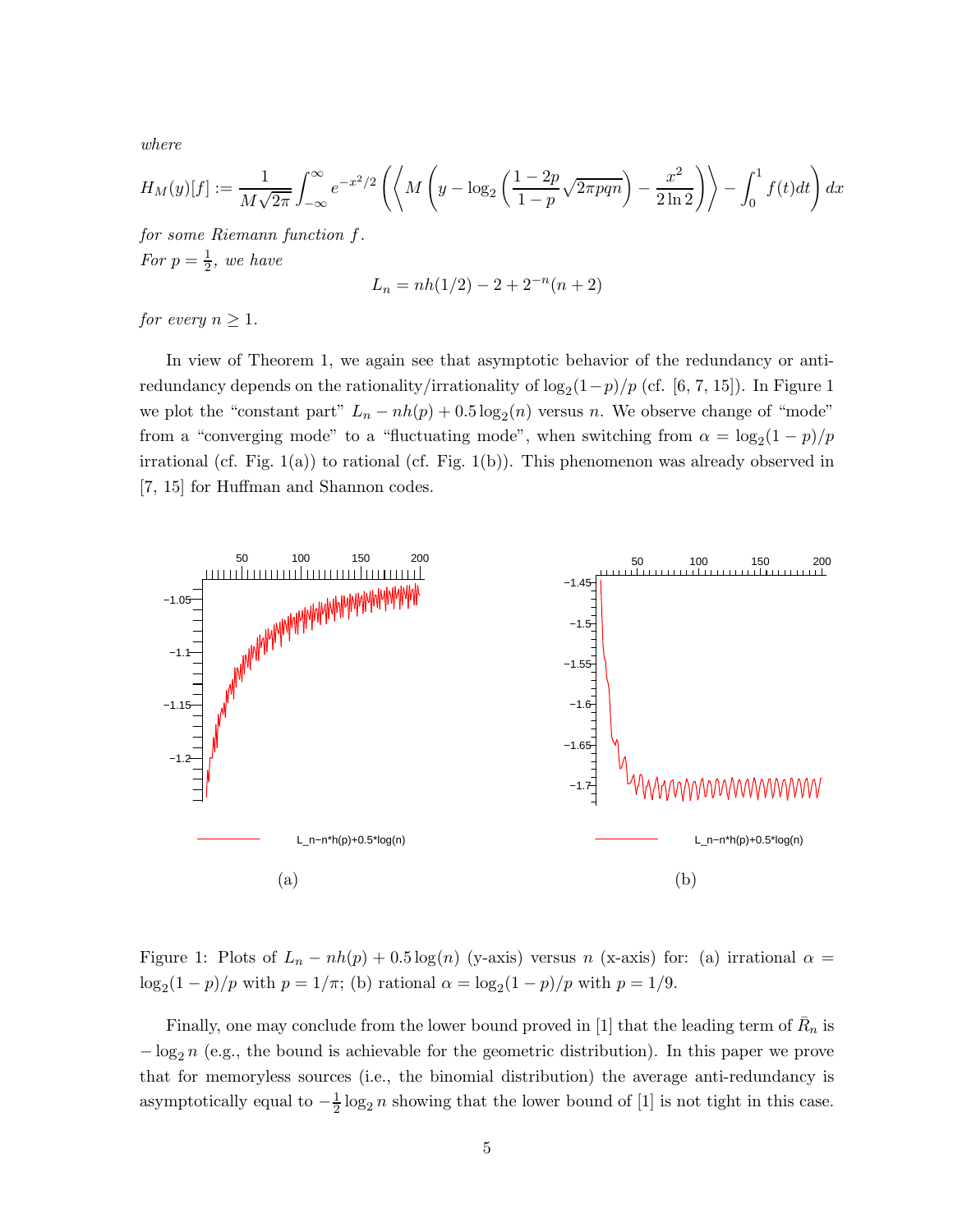Furthermore, our findings indicate that the minimax anti-redundancy for a class of binary memoryless sources is  $-\frac{1}{2}$  $\frac{1}{2}\log_2 n + O(1)$ .

## 3 Analysis

In this section we analyze asymptotically the four terms of  $L_n$  as presented in (4)–(8). Throughout we write  $log := log_2$ . We start with (4) which we split as follows

$$
\sum_{k=0}^{n} \binom{n}{k} p^{k} q^{n-k} \lfloor \log_2 A_k \rfloor = \sum_{k=0}^{n} \binom{n}{k} p^{k} q^{n-k} \log_2 A_k - \sum_{k=0}^{n} \binom{n}{k} p^{k} q^{n-k} \langle \log_2 A_k \rangle,
$$

and define

$$
a_n = \sum_{k=0}^n \binom{n}{k} p^k q^{n-k} \log_2 A_k,
$$
\n(10)

$$
b_n = \sum_{k=0}^n \binom{n}{k} p^k q^{n-k} \langle \log_2 A_k \rangle.
$$
 (11)

The first sum, and most sums discussed here, falls under the so called *Bernoulli sum* paradigm (discussed in depth in [9, 11]) defined as

$$
B_n = \sum_{k=0}^n \binom{n}{k} p^k q^{n-k} f(k)
$$

where  $f(k)$  is a suitable function. In general, at least for poly-log functions f

$$
B_n \sim f(\lfloor np \rfloor),
$$

however, a more sophisticated analysis (i.e., singularity analysis or analytic depoissonization) is required to find second order asymptotic terms, as we aspire here. For example, in [9, 11] it is shown that

$$
\sum_{k=0}^{n} {n \choose k} p^k q^{n-k} \log k = \log(pn) + \frac{p-1}{2pn} - \frac{p^2 - 6p + 5}{12p^2n^2} + O(n^{-3}).
$$

The second sum  $b_n$  requires a different approach that falls under the *Bernoulli distributed* sequences modulo 1 scenario. The reader is referred to  $[5, 8, 6, 15]$  for a detailed discussion.

In order to evaluate these sums we first need to estimate asymptotically  $A_k$  around  $k = np$ which is presented in the next lemma. Throughout the paper we shall use small positive constants  $\delta > 0$  and  $\varepsilon > 0$  that can change from line to line.

**Lemma 1** For large n and  $p < 1/2$ 

$$
A_{np} = \frac{1-p}{1-2p} \frac{1}{\sqrt{2\pi np(1-p)}} 2^{nh(p)} \left( 1 + O(n^{-1/2}) \right)
$$
(12)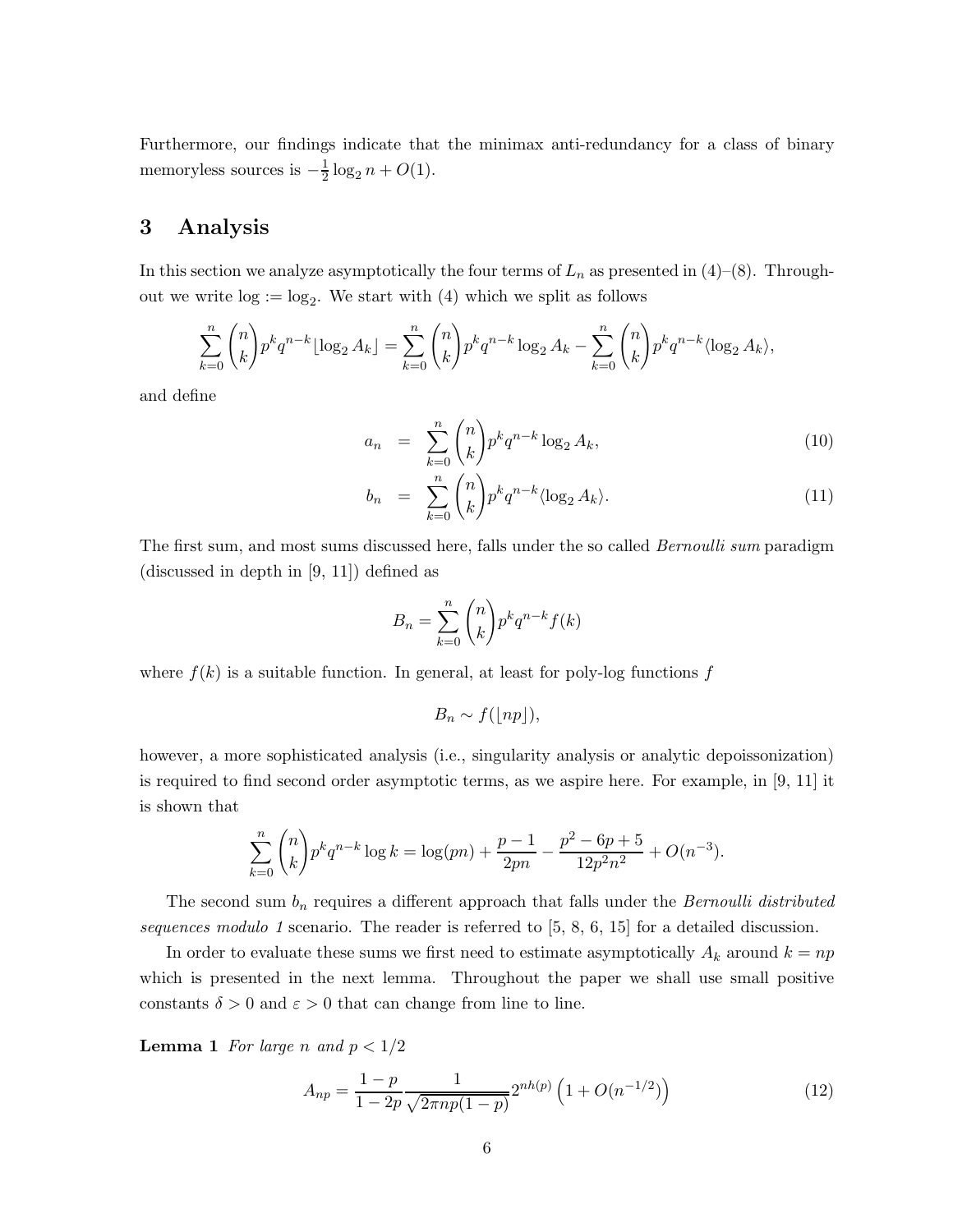where  $h(p)$  is the binary entropy. More precisely, for an  $\varepsilon > 0$  and  $k = np + \Theta(n^{1/2+\varepsilon})$  we have

$$
A_k = \frac{1-p}{1-2p} \frac{1}{\sqrt{2\pi np(1-p)}} \left(\frac{1-p}{p}\right)^k \frac{1}{(1-p)^n} \exp\left(-\frac{(k-np)^2}{2p(1-p)n}\right) \left(1+O(n^{-\delta})\right) \tag{13}
$$

for some  $\delta > 0$ .

**Proof.** We use the saddle point method [16]. Let's first define the generating function of  $A_k$ , that is,

$$
A_n(z) = \sum_{k=0}^n A_k z^k = \frac{(1+z)^n - 2^n z^{n+1}}{1-z}.
$$

Thus by Cauchy's formula [16]

$$
A_k = \frac{1}{2\pi i} \oint \frac{(1+z)^n - 2^n z^{n+1}}{1-z} \frac{dz}{z^{k+1}}
$$
  
= 
$$
\frac{1}{2\pi i} \oint \frac{1}{1-z} 2^{n \log(1+z) - (k+1) \log z} dz.
$$

Define  $H(z) = n \log(1 + z) - (k + 1) \log z$ . The saddle point  $z_0$  solves  $H'(z_0) = 0$ , and one finds  $z_0 = (k+1)/(n-k+1) = p/(1-p)$  and  $H''(z_0) = q^3/p$ . Thus by the saddle point method

$$
A_k = \frac{1}{1 - z_0} \frac{1}{\sqrt{2\pi n H''(z_0)}} 2^{nH(z_0)} (1 + O(n^{-1/2})).
$$

This proves  $(12)$ . In a similar manner, as shown in  $[5]$ , we establish  $(13)$ .

We also need to approximate the binomial distribution around the mean. We shall use the following well known lemma that is a simple consequence of Stirling's approximation.

**Lemma 2** Let  $p_n(k) = {n \choose k} p^k q^{n-k}$  where  $q = 1 - p$  be the binomial distribution. Then for  $|k - pn| \leq n^{1/2 + \varepsilon}$  we have

$$
p_n(k) = \frac{1}{\sqrt{2\pi p(1-p)n}} \exp\left(-\frac{(k-pn)^2}{2p(1-p)n}\right) + O(n^{-\delta})
$$
\n(14)

uniformly as  $n \to \infty$ . Furthermore

$$
\sum_{|k - np| > \sqrt{p(1-p)}n^{1/2 + \varepsilon}} p_n(k) < 2n^{-\varepsilon} e^{-n^{2\varepsilon}/2} \tag{15}
$$

 $\blacksquare$ 

for large n.

Proof. These are standard estimates that can be found in textbooks; formula (14) is the local limit theorem for the binomial distribution [2, 5], and (15) is the tail of the binomial distribution (cf. Corollary 1.4 in [2]). ┓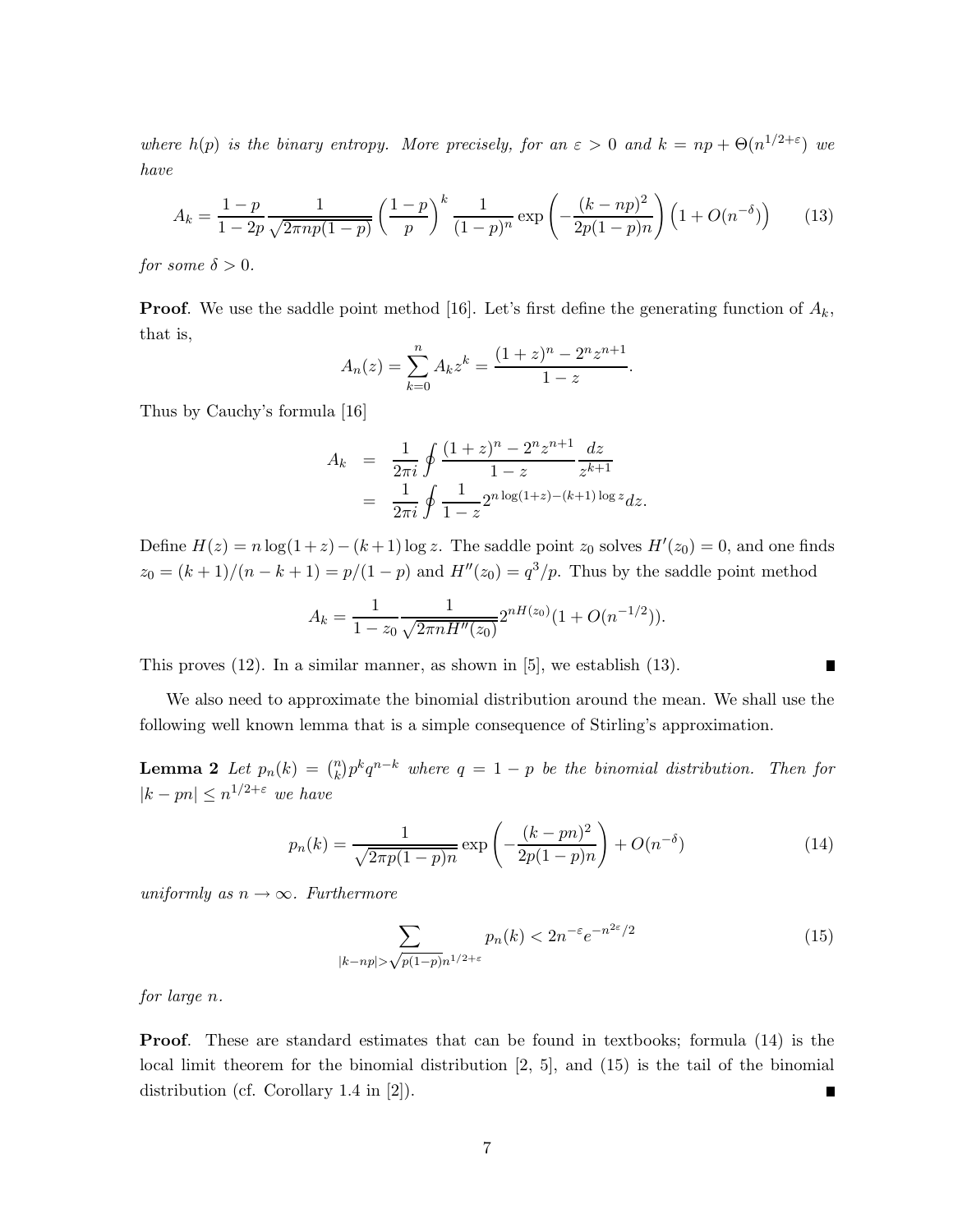Remark. Observe that by (12) and (13) we have

$$
\frac{A_k}{\binom{n}{k}} = \frac{1-p}{1-2p} + O(n^{-\delta}) \tag{16}
$$

$$
\frac{A_{k-1}}{\binom{n}{k}} = \frac{p}{1-2p} + O(n^{-\delta})\tag{17}
$$

for  $k = np + O(n^{1/2+\epsilon})$  since by Stirling's approximation

$$
\binom{n}{np} = \frac{1}{\sqrt{2\pi np(1-p)}} 2^{nh(p)} \left( 1 + O(n^{-1/2}) \right).
$$

Now we are in a position to estimate  $a_n$  and  $b_n$ . Observe that based on (15) of Lemma 2 we can restrict the sum to  $|k - pn| \leq n^{1/2 + \varepsilon}$ . In fact, by Lemma 1 we have

$$
\log A_k = \log A_{np} + \alpha (k - np) - \frac{(k - np)^2}{2pqn \ln 2} + O(n^{-\delta}).
$$
\n(18)

Using Lemma 2 we arrive at

$$
a_n = \log A_{np} - \frac{1}{2\ln 2} + O(n^{-\delta})
$$

after applying (12).

Now, we deal with the second sum (11), namely

$$
b_n = \sum_{k=0}^n \binom{n}{k} p^k q^{n-k} \langle \log_2 A_k \rangle
$$

which falls under the Bernoulli distributed sequences modulo 1 methodology, as discussed in [8, 6, 15]. This technique was already used in [6, 15] to estimate the redundancy of the Huffman code and arithmetic codes. Observe first that from (13) we find for  $|k - pn| \leq n^{1/2 + \varepsilon}$ 

$$
\log A_k = \alpha k + n\beta - \log_2 \omega \sqrt{n} - \frac{(k - np)^2}{2pqn \ln 2} + O(n^{-\delta})
$$

where  $\omega = (1 - 2p)\sqrt{2\pi pq}/(1 - p)$ . In order to estimate  $b_n$  we need to understand the asymptotics of the following sum

$$
\sum_{k=0}^{n} {n \choose k} p^k q^{n-k} \left\langle \alpha k + n\beta - \log_2 \omega \sqrt{n} - \frac{(k - np)^2}{2pqn \ln 2} \right\rangle.
$$

The asymptotics of the above sum depend upon rationality or irrationality of  $\alpha$  as proved in  $[6]$  (cf. also  $[8, 15]$ ). In fact, the next lemma follows directly from the analysis of  $[6]$ .

**Lemma 3** Let  $0 < p < 1$  be a fixed real number and  $f : [0,1] \to \mathbf{R}$  be a Riemann integrable function.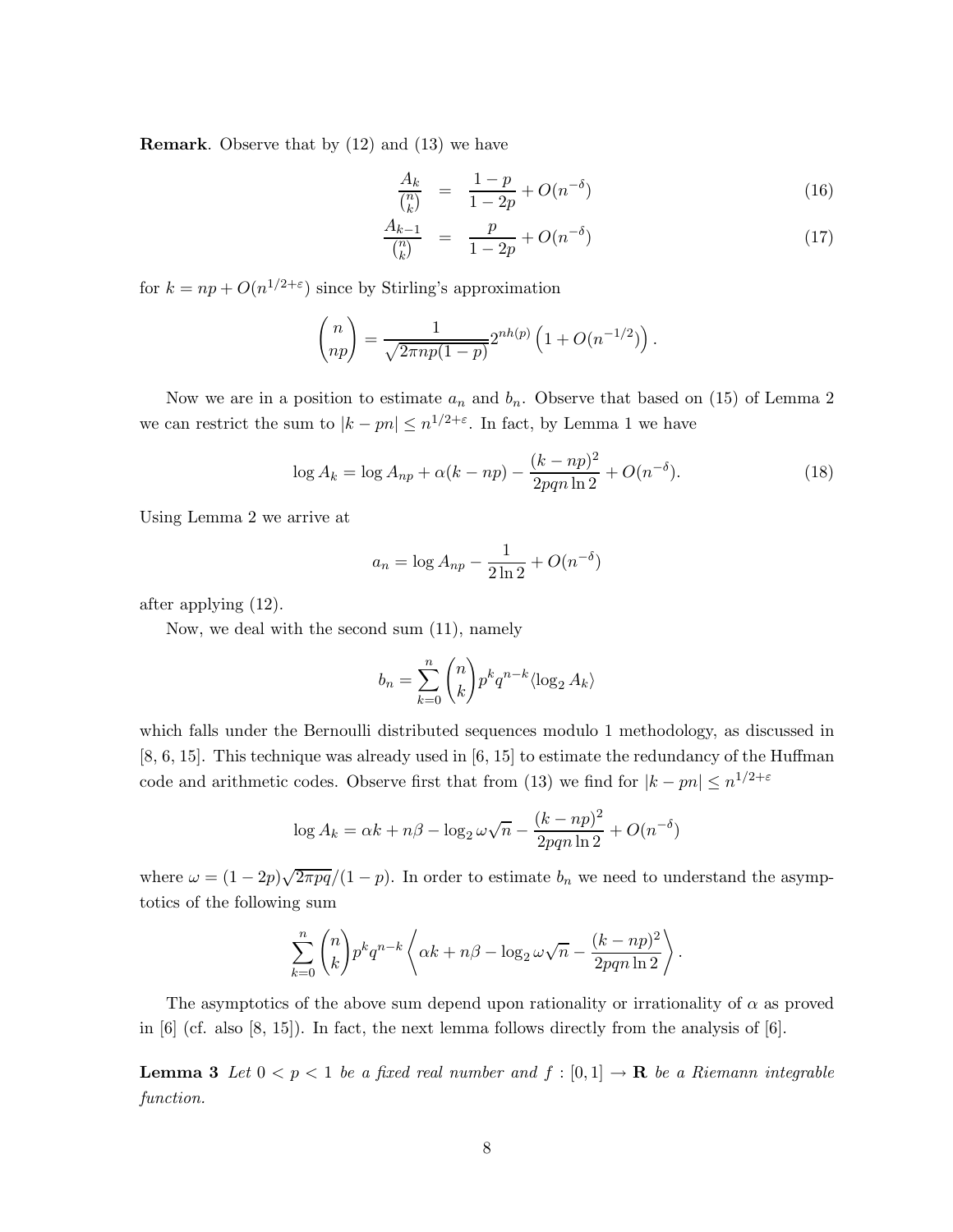(i) If  $\alpha$  is irrational, then

$$
\lim_{n \to \infty} \sum_{k=0}^{n} {n \choose k} p^k (1-p)^{n-k} f\left( \left\langle k\alpha + y - (k - np)^2 / (2pqn \ln 2) \right\rangle \right) = \int_0^1 f(t) \, dt,\qquad(19)
$$

where the convergence is uniform for all shifts  $y \in \mathbf{R}$ .

(ii) Suppose that  $\alpha = \frac{N}{M}$  is a rational number with integers N, M such that  $gcd(N, M) = 1$ . Then uniformly for all  $y \in \mathbf{R}$ 

$$
\sum_{k=0}^{n} {n \choose k} p^{k} (1-p)^{n-k} f\left(\left\langle k\alpha + y - (k - np)^{2} / (2pqn \ln 2) \right\rangle\right) = \int_{0}^{1} f(t) dt + G_{M}(y) \tag{20}
$$

where

$$
G_M(y)[f] := \frac{1}{M} \frac{1}{\sqrt{2\pi}} \int_{-\infty}^{\infty} e^{-x^2/2} \left( \left\langle M \left( y - \frac{x^2}{2 \ln 2} \right) \right\rangle - \int_0^1 f(t) dt \right) dx
$$

is a periodic function with period  $\frac{1}{M}$ .

Using this lemma we immediately show that for  $\alpha$  irrational

$$
b_n = \frac{1}{2} + o(1),
$$

while for  $\alpha = N/M$  we have

$$
b_n = \frac{1}{2} + G_M (\beta n - \log_2 \omega \sqrt{n}) [x] = \frac{1}{2} + H_M(n\beta)[x] + o(1),
$$

where  $H_M(y)[f]$  is defined in Theorem 1.

Now we consider term (6) which we split into two terms

$$
c_n = \sum_{k=0}^n {n \choose k} p^k q^{n-k} \frac{1 + A_{k-1}}{\binom{n}{k}} \left( 1 + \log_2(1 + \binom{n}{k} A_{k-1}^{-1}) \right) + o(1),
$$
  

$$
d_n = \sum_{k=0}^n {n \choose k} p^k q^{n-k} \frac{1 + A_{k-1}}{\binom{n}{k}} \left( \langle -\log_2 A_{k-1} + 2 \rangle + \langle \log_2 A_k \rangle \right).
$$

By (16)-(17), and since by Lemma 2 the sum for  $c_n$  is negligible for  $|k - np| > n^{1/2 + \varepsilon}$ , we immediately obtain

$$
c_n = \frac{p}{1 - 2p} + \frac{p}{1 - 2p} \log_2 \frac{1 - p}{p} + o(1).
$$

Finally, by Lemma 3 and the above we conclude that

$$
d_n = \frac{p}{1 - 2p} (H_M(n\beta)[x] + H_M(n\beta - \alpha)[-x]) + o(1).
$$

for  $\alpha$  rational, and  $d_n = o(1)$  for  $\alpha$  irrational.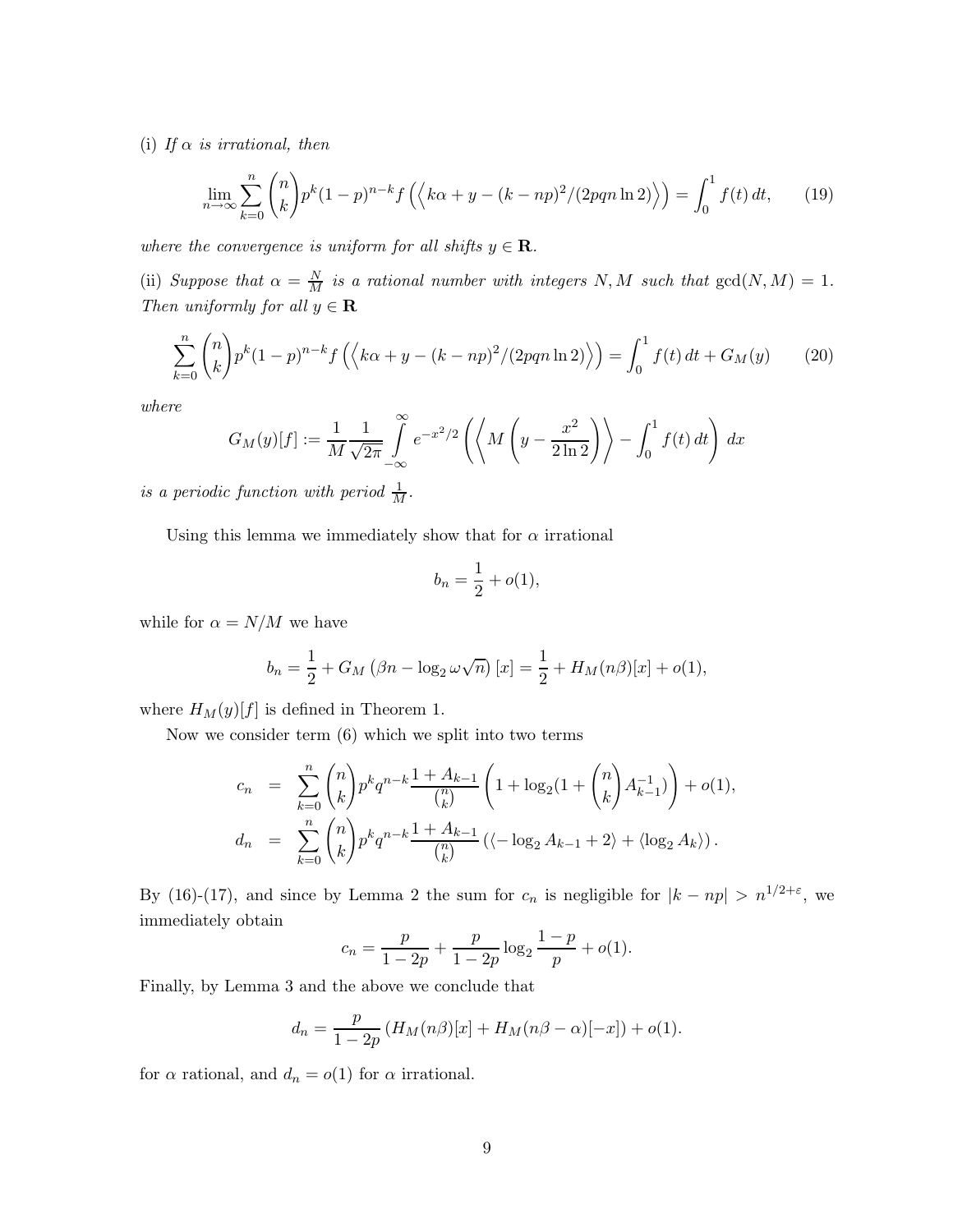Thus, to complete the proof of Theorem 1 we need to evaluate (7) which we recall below

$$
e_n = \sum_{k=0}^n \binom{n}{k} p^k q^{n-k} \frac{A_{k-1}}{\binom{n}{k}} \left( 2^{-\langle \log_2 A_k \rangle + 1} - 2^{\langle -\log_2(A_{k-1}+2) \rangle} \right).
$$

This sum can be estimated using Lemmas 2 and 3. In particular,

$$
\sum_{k=0}^{n} {n \choose k} p^{k} q^{n-k} \frac{A_{k-1}}{\binom{n}{k}} 2^{-\langle \log_2 A_k \rangle} = \sum_{\substack{|k-np| \le n^{1/2+\varepsilon}}} {n \choose k} p^{k} q^{n-k} \frac{A_{k-1}}{\binom{n}{k}} 2^{-\langle \log_2 A_k \rangle} + o(1)
$$

$$
= \frac{p}{1-2p} \sum_{k=0}^{n} {n \choose k} p^{k} q^{n-k} 2^{-\langle \log_2 A_k \rangle} + o(1)
$$

$$
= \frac{p}{1-2p} \frac{1}{2 \ln 2} + \frac{p}{1-2p} H_M(n\beta) [2^{-x}] + o(1)
$$

where the last expression follows from

$$
\sum_{k=0}^{n} {n \choose k} p^k q^{n-k} 2^{-\langle \log_2 A_k \rangle} = \frac{1}{2 \ln 2} + H_M(n\beta) [2^{-x}] + o(1)
$$

by Lemma 3 as in [15]. This also provides asymptotics of the term like (5) and (7), that is

$$
e_n = \frac{p}{1 - 2p} \left( 2H_M(n\beta) [2^{-x}] + H_M(n\beta - \alpha) [2^x] \right) + o(1)
$$

for  $\alpha$  rational, and  $e_n = o(1)$  for  $\alpha$  irrational. Finally, one easily see that the last sum (8) is  $o(1)$ . This completes the proof of Theorem 1 since the case  $p = 0.5$  is trivial.

### Acknowledgment

The author thanks Prof. M. Drmota (TU Wien) for many useful discussions and Prof. Sergio Verdú for his encouragements.

### References

- [1] N. Alon and A. Orlitsky, A Lower Bound on the Expected Length of One-to-One Codes, IEEE Trans. Information Theory, 40, 1670-1672, 1994.
- [2] B. Bollobás, Random Graphs, Academic Press, London 1985.
- [3] T. Cover and J.A. Thomas, Elements of Information Theory, John Wiley & Sons, New York 1991.
- [4] J Cheng, T K Huang, C Weidmann, New Bounds on the Expected Length of Optimal One-to-One Codes, IEEE Trans. Information Theory, 53, 1884 - 1895, 2007.
- [5] M. Drmota, A Bivariate Asymptotic Expansion of Coefficients of Powers of Generating Functions, Europ. J. Combinatorics, 15, 139-152, 1994.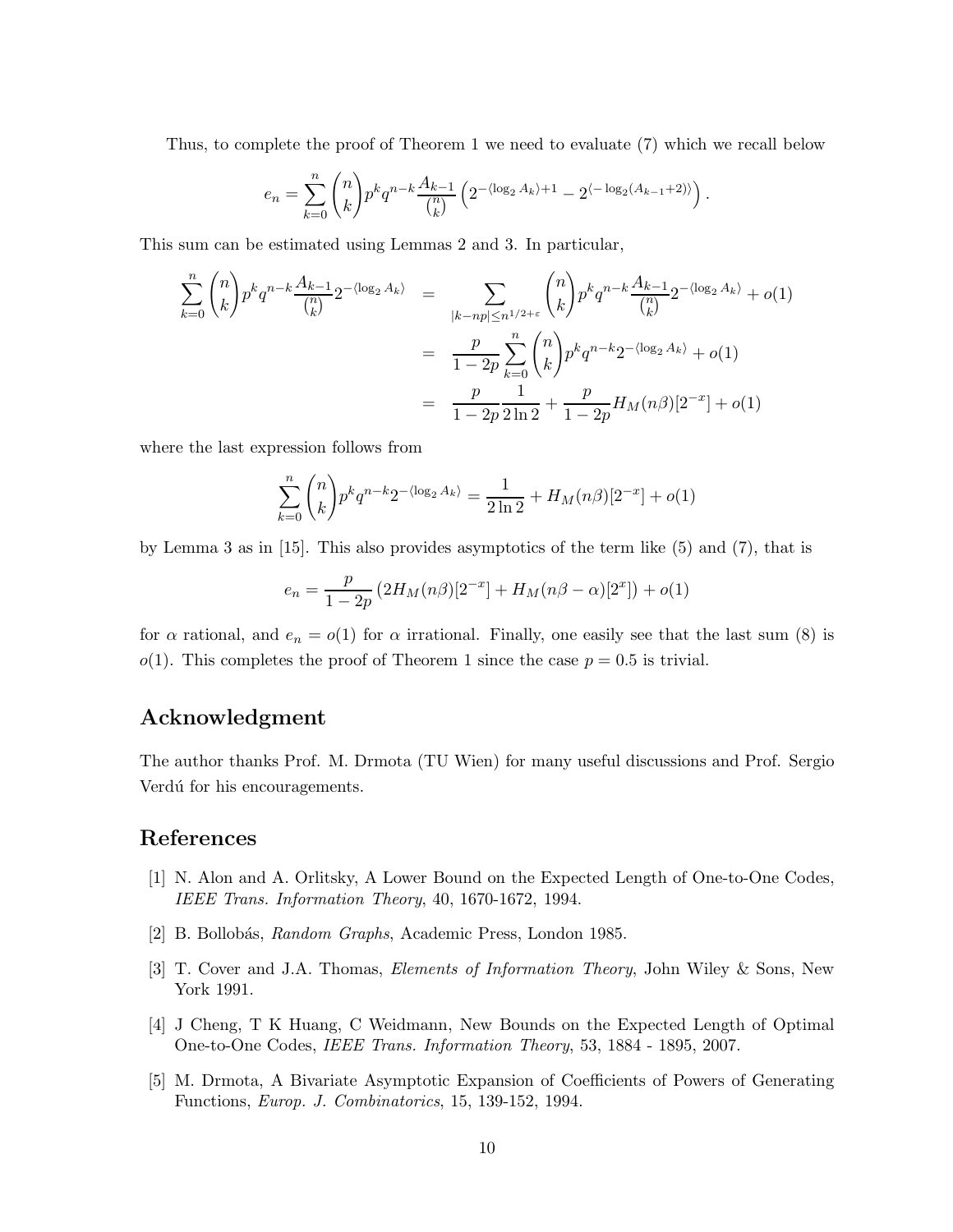- [6] M. Drmota, H-K. Hwang, and W. Szpankowski, Precise Average Redundancy of an Idealized Arithmetic Coding, Proc. Data Compression Conference, 222-231, Snowbird, 2002.
- [7] M. Drmota and W. Szpankowski, Precise Minimax Redundancy and Regret, IEEE Trans. Information Theory, 50, No. 11, 2004.
- [8] M. Drmota and R. Tichy, Sequences, Discrepancies, and Applications, Springer Verlag, Berlin, Heidelberg, 1997.
- [9] P. Flajolet, Singularity Analysis and Asymptotics of Bernoulli Sums, Theoretical Computer Science, 215, 371–381, 1999.
- [10] P. Flajolet and B. Sedgewick, Analytic Combinatorics, Cambridge University Press, Cambridge, 2008.
- [11] P. Jacquet and W. Szpankowski, Entropy Computations via Analytic Depoissonization, IEEE Trans. Information Theory, 45, 1072-1081, 1999.
- [12] D. Knuth, The Art of Computer Programming: Fundamental Algorithms, Vol. 1. Addison-Wesley, 1997.
- [13] S. K. Leung-Yan-Cheong, T. Cover, Some Equivalences between Shannon Entropy and Kolmogorov Complexity, IEEE Trans. Information Theory, 24, 331-338, 1978.
- [14] S. Savari and A. Naheta, Bounds on the Expected Cost of One-to-One Codes, 2004 ISIT, p. 92, Chicago, 2004.
- [15] W. Szpankowski, Asymptotic Average Redundancy of Huffman (and Other) Block Codes, IEEE Trans. Information Theory, 46, 2434-2443, 2000.
- [16] W. Szpankowski, Average Case Analysis of Algorithms in Sequences, John Wiley & Sons, New York, 2001.
- [17] A. D. Wyner, An Upper Bound on the Entropy Series, Inform. Control, 20, 176-181, 1972.